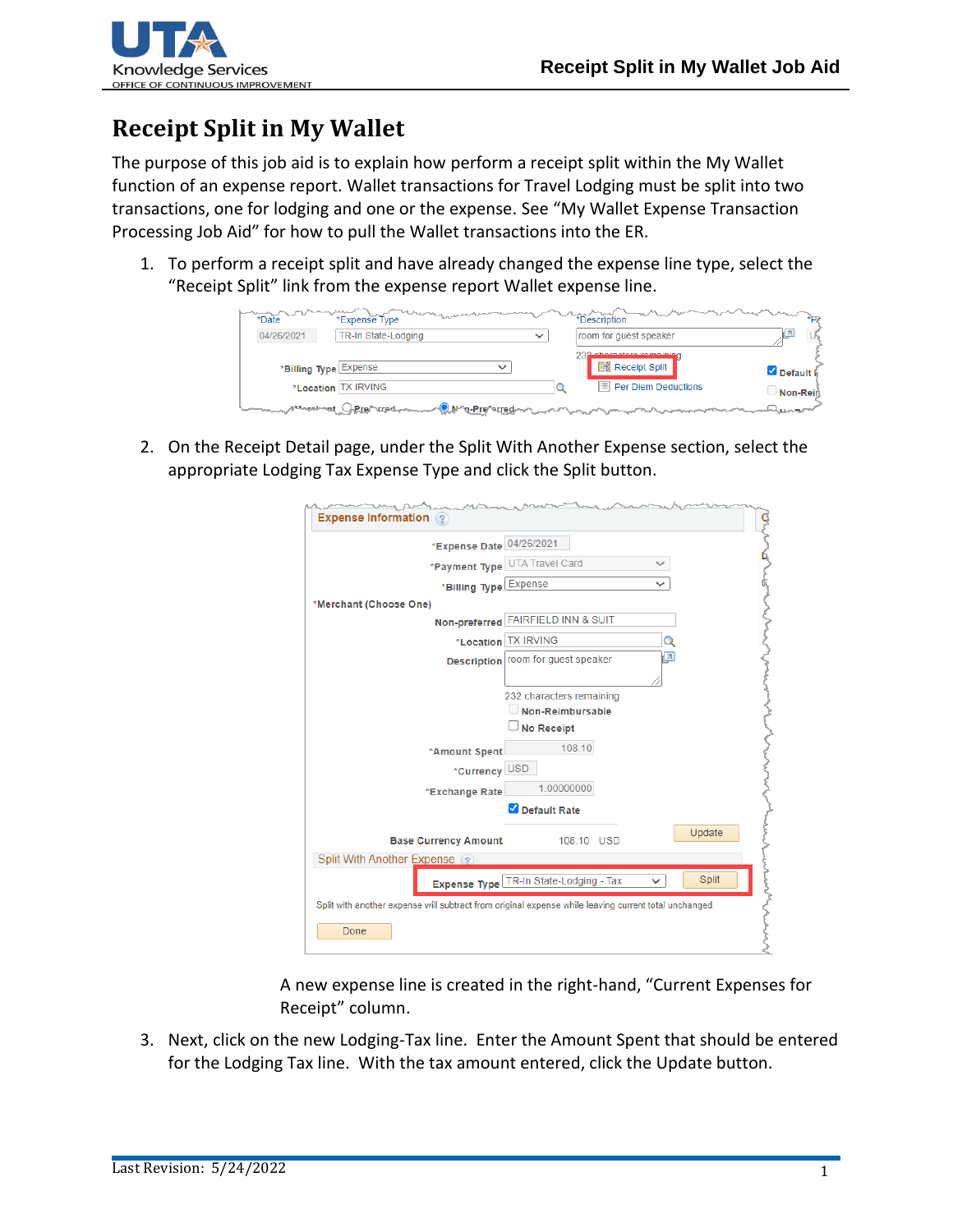

| <b>Expense Information</b> 2                                                                          |                          |                                |                      | <b>Current Expenses on Receipt (?)</b> |            |               |
|-------------------------------------------------------------------------------------------------------|--------------------------|--------------------------------|----------------------|----------------------------------------|------------|---------------|
| *Expense Date 04/26/2021                                                                              |                          |                                |                      |                                        |            |               |
| *Payment Type UTA Travel Card                                                                         | $\checkmark$             | Date                           | <b>Type</b>          |                                        |            | <b>Amount</b> |
| *Billing Type Expense                                                                                 | $\checkmark$             | 04/26/2021 TR-In State-Lodging |                      |                                        |            | 108.10 USD    |
| *Merchant (Choose One)                                                                                |                          |                                |                      |                                        |            |               |
| Non-preferred FAIRFIELD INN & SUIT                                                                    |                          |                                |                      | 04/26/2021 TR-In State-Lodging - Tax   |            | $0.00$ USD    |
| Description room for guest speaker                                                                    | $\sqrt{2}$               |                                |                      |                                        |            |               |
|                                                                                                       | 232 characters remaining |                                |                      |                                        |            |               |
|                                                                                                       | Non-Reimbursable         |                                | <b>Current Total</b> | 108.10 USD                             |            |               |
| <b>No Receipt</b>                                                                                     |                          |                                | <b>Receipt Total</b> | 108.10 USD                             |            |               |
| *Amount Spent                                                                                         | 34.50                    |                                | <b>Balance</b>       |                                        | $0.00$ USD |               |
| *Currency USD                                                                                         |                          |                                |                      |                                        |            |               |
| *Exchange Rate                                                                                        | 1.00000000               |                                |                      |                                        |            |               |
| Default Rate<br><b>Base Currency Amount</b>                                                           | Update<br>$0.00$ USD     |                                |                      |                                        |            |               |
| Split With Another Expense ?                                                                          |                          |                                |                      |                                        |            |               |
| <b>Expense Type</b>                                                                                   | Split<br>$\checkmark$    |                                |                      |                                        |            |               |
| Split with another expense will subtract from original expense while leaving current total unchanged. |                          |                                |                      |                                        |            |               |
| Done                                                                                                  |                          |                                |                      |                                        |            |               |

a. This will update the amount of the new expense line. The expense amounts are displayed under the Current Expenses on Receipt section.

**Note:** *If the wrong Expense Type is selected from "Split with Another Expense", complete the process, delete the line, and the My Wallet transaction will revert to its original state and can be split again.*

4. Once the expense line amounts are correct for both the Lodging and the Lodging Tax lines, click the "Done" button to return to the Expense Report.

| <b>Expense Information</b> ?                                                                                  |      | <b>Current Expenses on Receipt</b> (?) |                          |               |
|---------------------------------------------------------------------------------------------------------------|------|----------------------------------------|--------------------------|---------------|
| *Expense Date 04/26/2021<br>*Payment Type UTA Travel Card<br>$\checkmark$                                     | Date | <b>Type</b>                            |                          | <b>Amount</b> |
| *Billing Type Expense<br>$\checkmark$                                                                         |      | 04/26/2021 TR-In State-Lodging         |                          | 73.60 USD     |
| *Merchant (Choose One)<br>Non-preferred FAIRFIELD INN & SUIT<br>E                                             |      | 04/26/2021 TR-In State-Lodging - Tax   |                          | 34.50 USD     |
| Description   room for guest speaker<br>232 characters remaining<br>Non-Reimbursable<br>$\Box$ No Receipt     |      | <b>Current Total</b>                   | 108.10 USD               |               |
| 34.50<br>*Amount Spent<br>*Currency USD<br>1.00000000<br>*Exchange Rate                                       |      | <b>Receipt Total</b><br><b>Balance</b> | 108.10 USD<br>$0.00$ USD |               |
| Default Rate                                                                                                  |      |                                        |                          |               |
| Update<br><b>Base Currency Amount</b><br>34.50 USD<br>Split With Another Expense ?                            |      |                                        |                          |               |
| Split<br>$\checkmark$<br><b>Expense Type</b>                                                                  |      |                                        |                          |               |
| Split with another expense will subtract from original expense while leaving current total unchanged.<br>Done |      |                                        |                          |               |